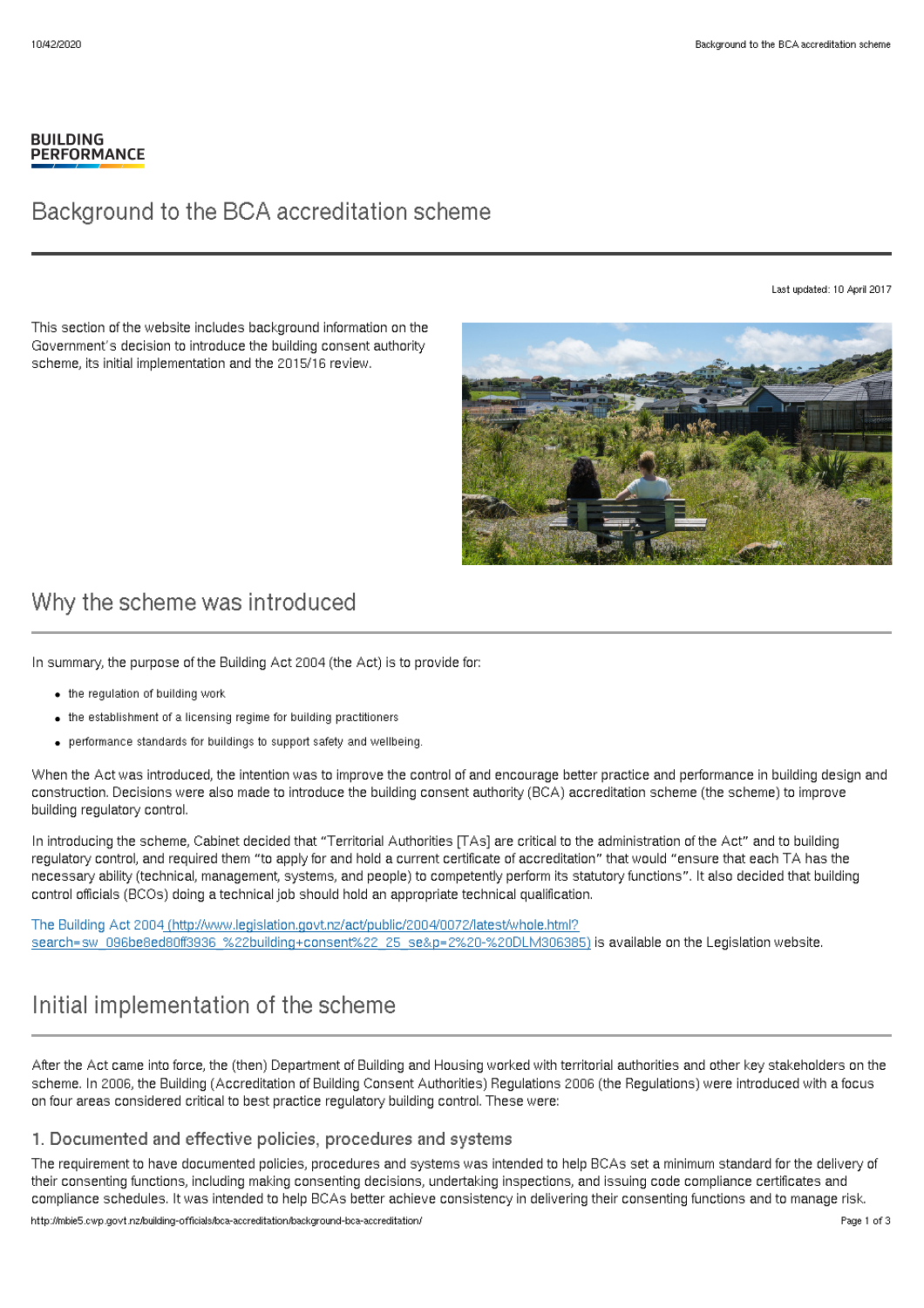Sound record-keeping and information storage policies and practices were considered essential to the effective delivery of a BCA's consenting processes. Records and information provide an audit trail of how a BCA processes consent applications, undertakes inspections and issues code compliance certificates, along with the decisions they make and the rationale for those decisions.

### 2. Sufficient skills and resources to undertake statutory functions

The requirement to have enough employees and contractors was intended to ensure that all BCAs could effectively deliver their consenting functions. This included meeting the required statutory timeframes (and other rules) for decision making.

The skills and resources requirements were intended to help BCAs identify people with the competencies and experience they needed to deliver their consenting functions. This was to ensure that BCOs worked within the limits of their technical competence and experience, and that BCOs' competence and experience was maintained or improved.

#### 3. Documented and effective quality control systems

The requirement for all BCAs to have an effective quality assurance system was intended to strengthen their policies, procedures and systems overall, and help BCAs to identify opportunities, issues and risks to the delivery of their consenting functions. It was intended that effective quality assurance systems would lead to better quality consenting, inspection and compliance decisions.

### 4. Appropriate building control qualifications

It was the view of the Hunn Group and the Government that requiring BCOs to hold appropriate technical qualifications was necessary to improve both capacity and capability in the building control sector. A further benefit of the requirement was that it would support the development of a viable, professional career path for BCOs.

In addition to the regulations, in 2007, the Building (Registration of Building Consent Authorities) Regulations 2007 (the registration Regulations) and the Building (Consent Authority Accreditation Fees) Regulations 2007 were introduced to support the implementation of the scheme. The registration Regulations set out the criteria and standards for an accredited organisation to become a registered BCA, the details that must be provided on the application form and the required fee.

You can read the following on the Legislation website:

- The Building (Accreditation of Building Consent Authorities) Regulations 2006 [\(http://www.legislation.govt.nz/regulation/public/2006/0399/latest/whole.html%20-](http://www.legislation.govt.nz/regulation/public/2006/0399/latest/whole.html%20-%20DLM424696) DLM424696)
- The Building (Registration of Building Consent Authorities) Regulations 2007 [\(http://www.legislation.govt.nz/regulation/public/2007/0300/latest/DLM973528.html\)](http://www.legislation.govt.nz/regulation/public/2007/0300/latest/DLM973528.html)
- The Building (Consent Authority Accreditation Fees) Regulations 2007 [\(http://www.legislation.govt.nz/regulation/public/2007/0102/latest/DLM434912.html\)](http://www.legislation.govt.nz/regulation/public/2007/0102/latest/DLM434912.html)

Report of the Overview Group on the Weathertightness of Buildings to the Building Industry Authority (http://www.stepupgroup.co.nz/wp[content/uploads/2011/09/32682.pdf\)](http://www.stepupgroup.co.nz/wp-content/uploads/2011/09/32682.pdf) [PDF 583 KB] is the final report of the Hunn Group, and can be found on the Step Up Group website.

## The first round of accreditation assessments

The results of the first round of accreditation assessments showed that, among other things, at the time of implementation:

- over two thirds of BCAs needed to improve one or more of their policies, procedures and systems so they were appropriate for their purposes
- over one half of all BCAs had significant capacity limitations and most of these organisations needed to strengthen their systems for assessing and managing their capacity needs
- there were issues with the way BCAs were allocating work to BCOs, and there was significant room for improvements in many BCAs' competency assessment processes, training systems and plans.

# The 2015/16 review

A review of the BCA accreditation scheme was undertaken by the Ministry of Business, Innovation and Employment (MBIE) in 2015/16. At this time, most BCAs had been through multiple rounds of accreditation assessments, undertaken by the accreditation body on behalf of MBIE. The review drew from the experiences of MBIE, the accreditation body and the BCAs to consider whether:

1. the aims of the scheme had been achieved

2. there were opportunities to improve the scheme to further improve regulatory building control http://mbie5.cwp.govt.nz/building-officials/bca-accreditation/background-bca-accreditation/ Page 2 of 3